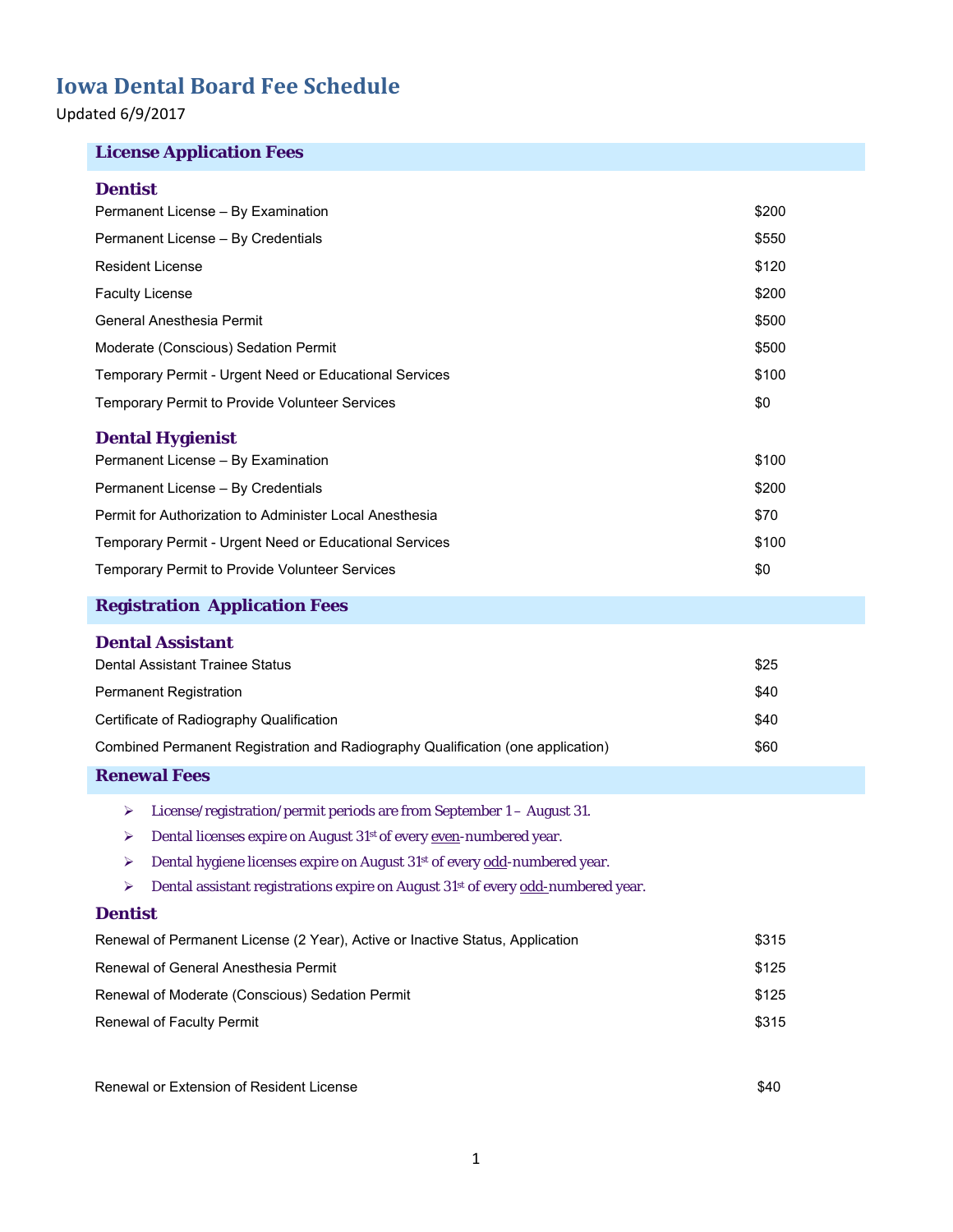Updated 6/9/2017

# **Dental Hygienist**  Renewal of Permanent License (2 Year), Active or Inactive Status **\$150** \$150 Renewal of Permit for Authorization to Administer Local Anesthesia  $$25$ **Dental Assistant** Renewal of Permanent Registration (2 Year), Active or Inactive Status \$75 Renewal of Certificate of Radiography Qualification **\$40**  $$40$ **Additional Fees for Late Renewal Dentist** Renewal applications received on or after September 1  $$100$ Renewal applications received on or after October 1  $$150$ *Note:* If a renewal application is received on or after November 1, the license or permit is deemed lapsed and invalid. A reinstatement application would be required. **Dental Hygienist** Renewal applications received on or after September 1  $$100$ Renewal applications received on or after October 1  $$150$ *Note:* If a renewal application is received on or after November 1, the license or permit is deemed lapsed and invalid. A reinstatement application would be required. **Dental Assistant** Renewal applications received on or after September 1  $$20$ Renewal applications received on or after October 1  $$40$ *Note:* If a renewal application is received on or after November 1, the registration is deemed lapsed

and invalid. A reinstatement application would be required.

### **Reinstatement Fees**

#### **Dentist**

| Reinstatement of Lapsed License or Permit                          | \$150 |
|--------------------------------------------------------------------|-------|
| Reactivation of Inactive License                                   | \$50  |
| <b>Dental Hygienist</b>                                            |       |
| Reinstatement of Lapsed License                                    | \$150 |
| Reactivation of Inactive License                                   | \$50  |
| Renewal of Permit for Authorization to Administer Local Anesthesia | \$70  |
| <b>Dental Assistant</b>                                            |       |
| Reinstatement of Lapsed Registration                               | \$150 |
| Reactivation of Inactive Registration                              | \$50  |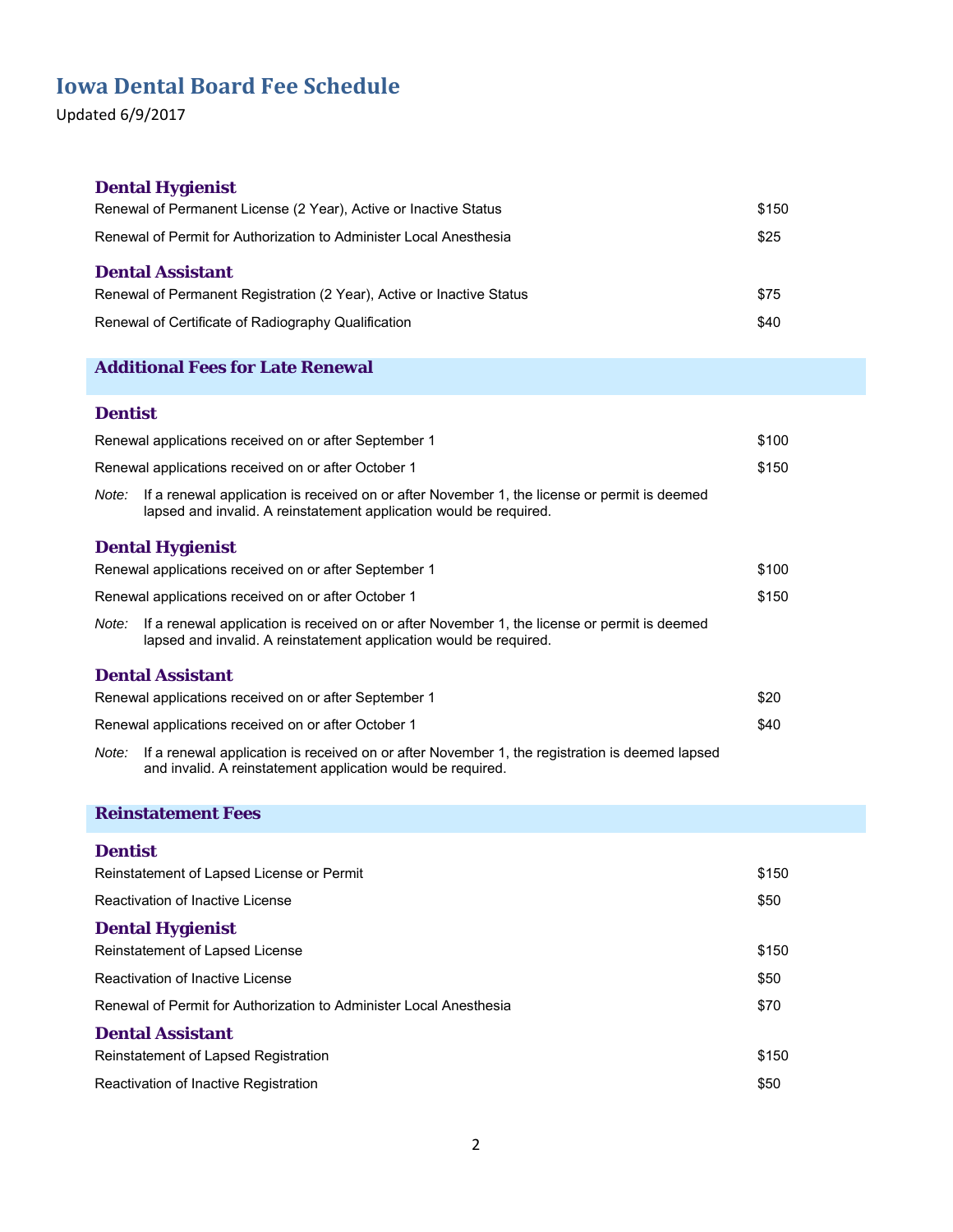## Updated 6/9/2017

Reinstatement of Radiography Qualification **\$100** Structure and the structure of the structure of the structure of

| <b>Miscellaneous Fees</b>           |                                                                                                                                           |                                       |
|-------------------------------------|-------------------------------------------------------------------------------------------------------------------------------------------|---------------------------------------|
|                                     | Evaluation of fingerprint Packet and Criminal History Background Checks                                                                   | \$46                                  |
|                                     | Duplicate License, Permit or Registration Certificate                                                                                     | \$25                                  |
|                                     | Certified or Written Verification of an Iowa License, Permit or Registration                                                              | \$25                                  |
| Dental Assistant Trainee Manual     |                                                                                                                                           | \$70                                  |
|                                     | Copy of Dental Board's Administrative Rules                                                                                               | \$15                                  |
|                                     | Copy of Iowa Code Chapters RE: Practice of Dental Professions                                                                             | \$10                                  |
| <b>Returned Check</b>               |                                                                                                                                           | \$39                                  |
|                                     | <b>Continuing Education Fees</b>                                                                                                          |                                       |
|                                     | Prior Approval of Programs and Activities                                                                                                 | \$10                                  |
|                                     | Post-approval of Programs and Activities                                                                                                  | \$10                                  |
|                                     | Application for Approval of Sponsors                                                                                                      | \$100                                 |
| <b>Biennial Sponsor Renewal Fee</b> |                                                                                                                                           | \$100                                 |
|                                     |                                                                                                                                           |                                       |
| <b>Public Record Fees</b>           |                                                                                                                                           |                                       |
| Paper Copy of Public Records        |                                                                                                                                           | \$.25 per page<br>plus labor          |
| Labor in Excess of One-Half Hour    |                                                                                                                                           | \$16 per hour                         |
|                                     | Electronic Copy of Public Record Delivered by Email                                                                                       | \$.10 per page/<br>\$5.00 minimum     |
| Labor for Electronic Copies         |                                                                                                                                           | \$16 per hour                         |
|                                     | Annual Subscription - Electronic Files (Copies of Statement of Charges, Final Orders, Consent Orders)                                     | \$24 per year                         |
|                                     | Annual Subscription - Paper Copies (Statement of Charges, Final Orders, Consent Orders)                                                   | \$120 per year                        |
| <b>Mailing Lists</b>                |                                                                                                                                           |                                       |
| Printed -                           | Mailing Lists Available: Active Dentists, Dental Hygienists, Dental Assistants                                                            | \$65 per<br>profession<br>requested   |
|                                     | Electronic Files - Mailing Lists Available: Active Dentists, Dental Hygienists, Dental Assistants                                         | \$35 per<br>profession<br>requested   |
| Disc                                | Mailing Lists Available: Active Dentists, Dental Hygienists, Dental Assistants                                                            | \$45 per<br>profession<br>requested   |
| <b>Data Lists</b>                   |                                                                                                                                           |                                       |
| Printed -                           | Standard Data List (Name, Address, Iowa County, Issue Date, Expiration Date,<br>License/Registration Number, License/Registration Status) | \$75 per<br>profession<br>requested * |